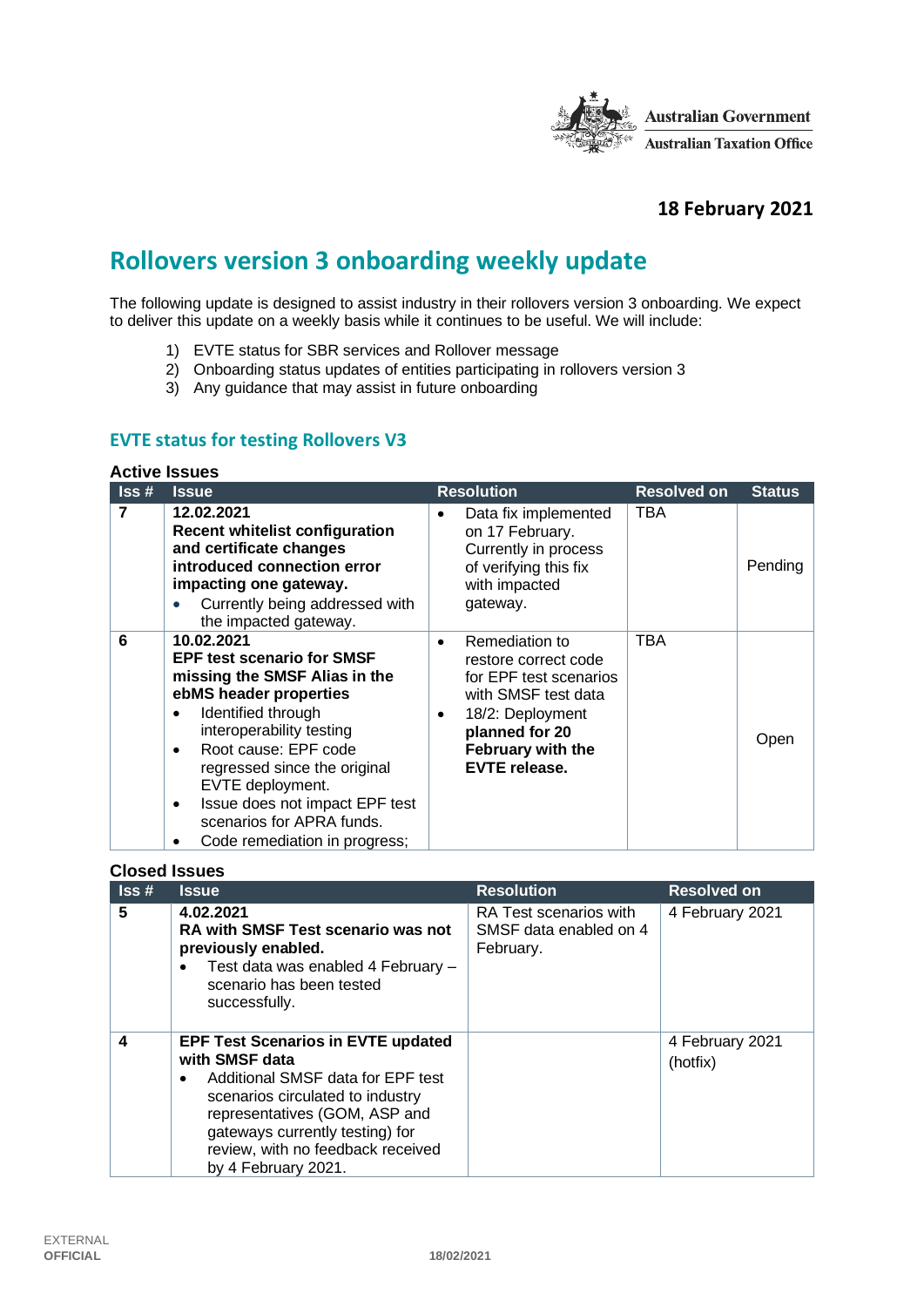|              | EVTE updated to align with EPF<br>SMSF data shared for consultation<br>on 4 February.                                                                                                                                                                                                                     |                                                                        |                             |
|--------------|-----------------------------------------------------------------------------------------------------------------------------------------------------------------------------------------------------------------------------------------------------------------------------------------------------------|------------------------------------------------------------------------|-----------------------------|
| 3            | 29.01.2021<br>[Defect] EVTE Test Harness<br>unavailable on 20 Jan 2021<br>preventing testing of RA<br>Caused by internal environment<br>issue impacting outbound<br>messages.<br>Resolved by the end of the day on<br>$\bullet$<br>29 Jan 2021.                                                           | Resolved by the end of<br>the day on 29 Jan 2021.                      | 29 January 2021             |
| $\mathbf{2}$ | 15.01.2021<br>[Defect] EPF ContextID greater than<br>40 characters issue<br>Identified through interoperability<br>$\bullet$<br>testing.<br>Scenario has been tested<br>$\bullet$<br>successfully with an EPF for an<br>APRA fund.                                                                        | <b>EPF ContextID reduced</b><br>to a value less than 40<br>characters. | 2 February 2021<br>(hotfix) |
| 1            | 15.12.2021<br>[Defect] RA and RAS sample<br>payloads contained 8 digit TFNs<br>instead of 9 digit TFNs<br>Identified through early review of RA<br>$\bullet$<br>test files provided.<br>Shared with ATO on 15 Dec 2021<br>$\bullet$<br>RA and RAS data change release<br>$\bullet$<br>on 4th Jan to EVTE. | RA and RAS test<br>scenarios updated with<br>9- digit TFNs.            | 4 January 2021<br>(hotfix)  |

## **EVTE status by test scenario grouping**

|                | Test scenario group                                | <b>Status</b>                                    |
|----------------|----------------------------------------------------|--------------------------------------------------|
| 1              | ATO initiated USM Rollover Request                 | <b>Available to test</b>                         |
| $\overline{2}$ | Gateway respond to Test 1 with USMOR               | <b>Available to test</b>                         |
| 3              | Gateway initiate USM Rollover Request              | <b>Available to test</b>                         |
| $\overline{4}$ | ATO respond to Test 3 with USMOR (automatic)       | <b>Available to test</b>                         |
| 5              | ATO initiate EPF for APRA (no gateway response)    | <b>Available to test</b>                         |
| 6              | ATO initiate EPF for SMSF (no gateway response)    | <b>Unavailable to test</b><br>(see open issue 6) |
| $\overline{7}$ | ATO initiate S20c Request                          | <b>Available to test</b>                         |
| 8              | Gateway respond to Test 6 with S20c Error Response | <b>Available to test</b>                         |
| 9              | ATO initiate RA Request                            | <b>Available to test</b>                         |
| 10             | Gateway respond to Test 8 with RAER                | <b>Available to test</b>                         |
| 11             | Gateway initiate RAS Request                       | <b>Available to test</b>                         |
| 12             | ATO respond to Test 10 with RASOR (automatic)      | <b>Available to test</b>                         |